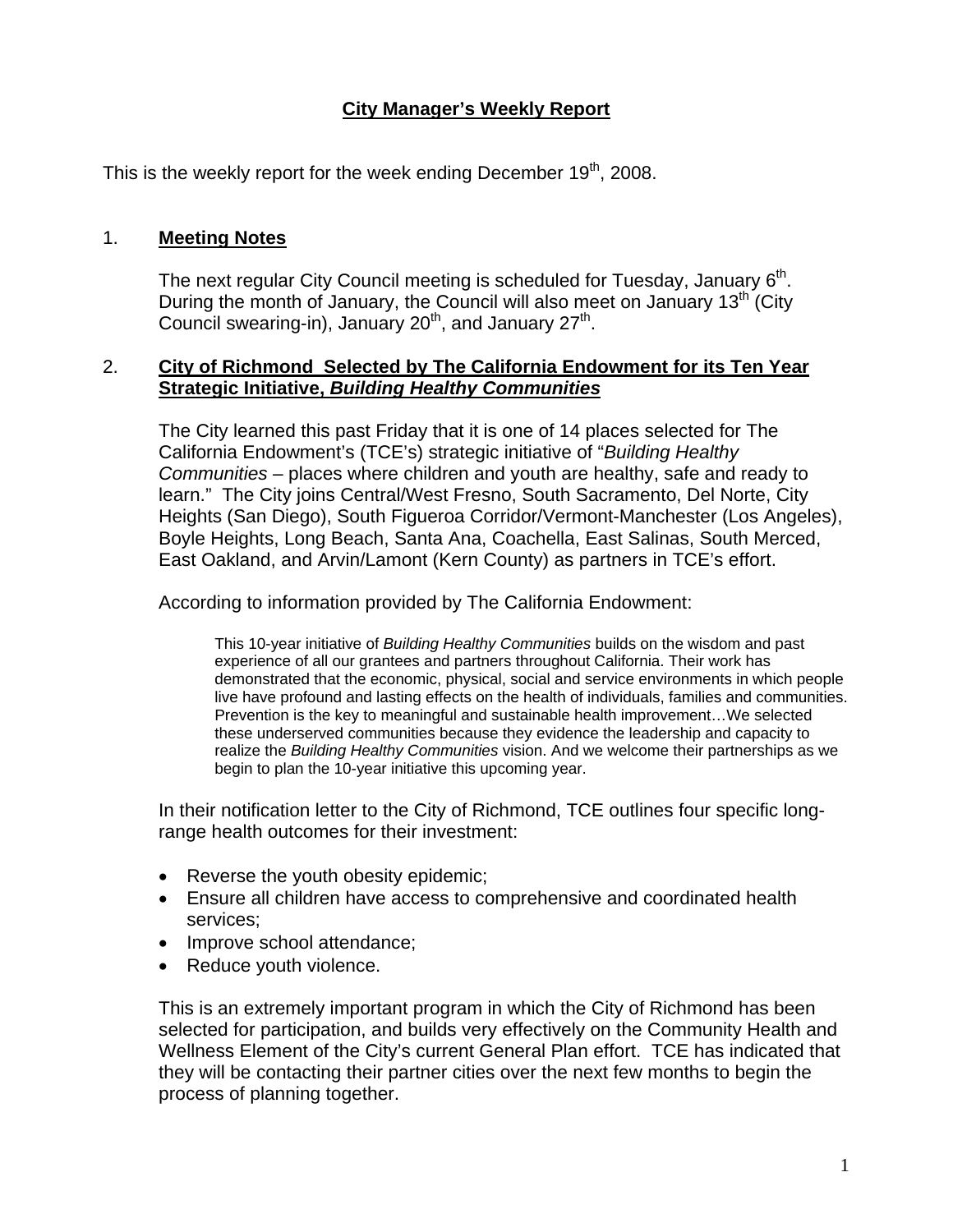More information on this program and The California Endowment is available on their website at:

#### <http://www.calendow.org/healthycommunities/communities.html>

We will keep you informed as this program moves forward.

### 3. **Lawsuit Filed Against City in Port/Honda Project**

The City learned on Thursday of this past week that Fred Arm, the appellant on the Port/Honda project approval, has now filed a lawsuit challenging this approval. The suit alleges, among other things, that in approving the project, the City did not fully comply with provisions of the California Environmental Quality Act and the Richmond Municipal Code. The lawsuit is disappointing for a number of reasons, not the least of which is that, even after his appeal was denied, City staff continued to meet with Mr. Arm in an attempt to address his concerns. Needless to say, we believe that the lawsuit is without merit.

### 4. **LEAP Receives Tour Grant from the San Francisco Foundation**

The San Francisco Foundation has granted Cultural Enhancement Tours and LEAP (the Library's literacy program) funds for a program called **GET ON THE BUS.** On Wednesday, February 4<sup>th</sup>, LEAP students will board a luxury coach to tour the historical streets of Richmond on their way to The Museum of African American Diaspora (MOAD) in San Francisco. Students will view a special exhibit entitled, I DO IT FOR MY PEOPLE, which focuses on transformation, and project participants will be asked to document their response to this exhibit through photography and written expression. Benece Booker, former volunteer with LEAP, will be in charge of organizing the bus tour through the city, the tour of MOAD, and lunch for the participants.

#### 5. **RichmondBUILD Receives Grant to Train At-Risk Youth and Ex-Offenders**

RichmondBUILD staff applied for and received a grant of \$197,500 from the State of California's Employment Training Panel (ETP) to train at-risk youth, ex-offenders, and adults with barriers to employment. The one year grant is designed to train 53 eligible Richmond residents in construction skills, basic electrical, energy efficiency, solar technology and solar installation. Of the 54 grants awarded state-wide, the RichmondBUILD award was selected as the featured project in ETP's press release, which stated:

Established in 2007, Richmond Build quickly became a model of an effective and broad public/private partnership focused on developing talent and skills in the high wage construction and renewable energy fields... "RWIB's BUILD program is a prime example of a successful workforce development program that supports Governor Schwarzenegger's green technology, at-risk youth/ex-offender, and talent transfer initiatives," said Brian McMahon, ETP's Executive Director. "ETP is pleased to partner with an organization so committed to meeting its community's job training needs."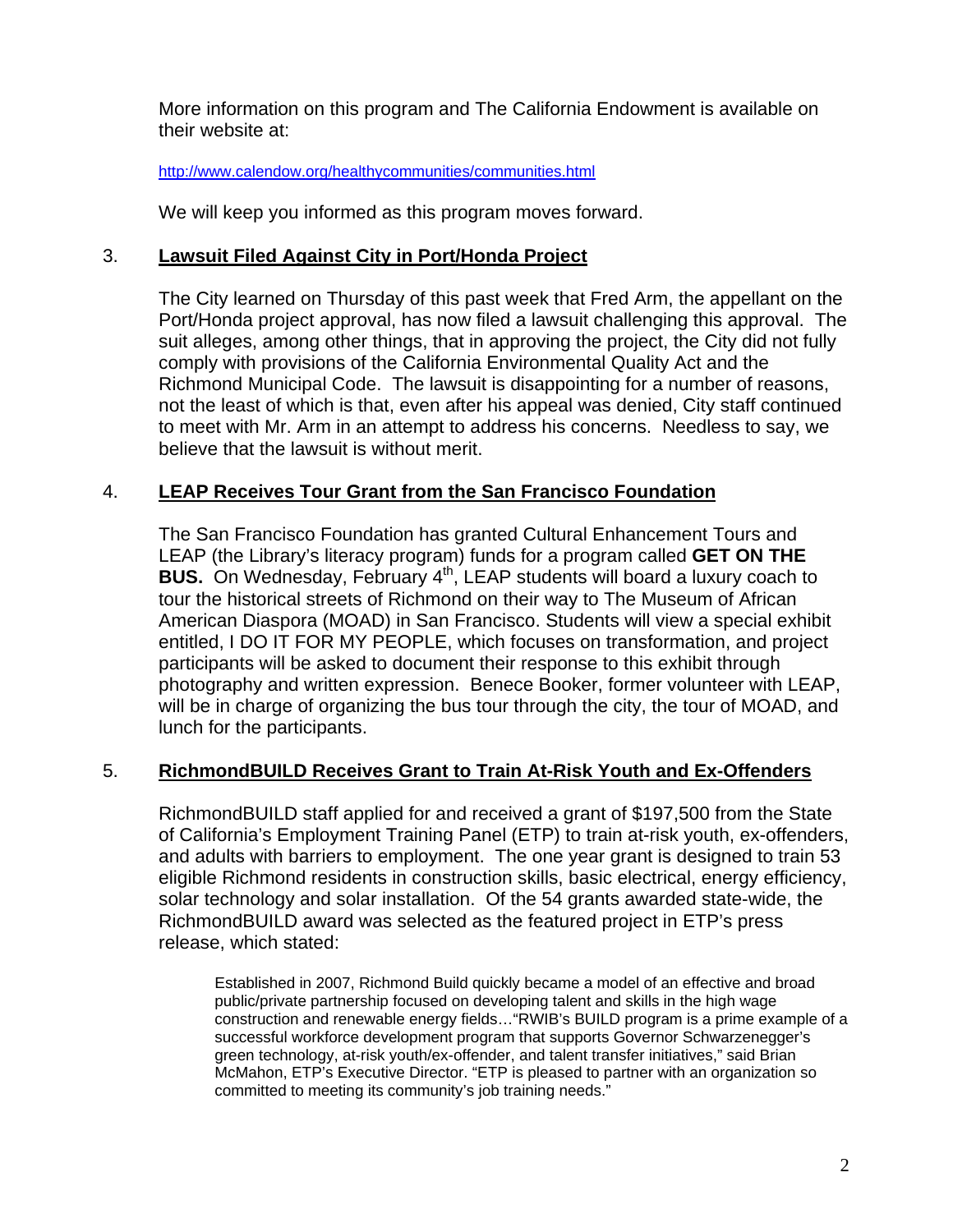## 6. **Arts and Culture Update**

- City Councilmembers may have noticed the new art exhibition in the City Council chambers. The artwork features views of Richmond, and was done by members of a newly formed association called Arts of Point Richmond.
- As I previously reported, the "Butterfly Mural" on the 800 block of Macdonald Avenue has been repainted with a new theme featuring the roots of dance in Richmond and the formation of "The Robot" – a dance that began years ago in this city. Original dancers came from the East Coast and Los Angeles to demonstrate their techniques while the artists painted the mural. The following e-mail message was received regarding the dancing activity that took place while the mural was painted:

I'd like to personally thank you for reaching out to Eustinove Smith, our resident NorCal Bay Area Dance Historian Artist in our efforts to preserve and document "Richmond CA Robotting Group Dance Style". You and your team of artists have allowed natives in our community who helped pioneer a dance style during the 1970's within our city take pride in a visual art that has never been done before (30+ years!). History has truly been made.

• Arts and Culture staff is representing Richmond in a four-city East Bay Cultural Corridor collaboration to feature the arts in the East Bay. An East Bay Cultural Corridor is a likely outcome of the group, to include art studio mapping, on-line ticketing, and an arts calendar. The other three partners are Oakland, Berkeley, and Emeryville. Funding for the collaboration is being provided by several foundation grants.

#### 7. **City Hall Move Schedule Getting Finalized**

Assuming that the furniture deliveries are on time, the projected date for staff and desk contents to move back to the City Hall building is the weekend of March 20, 2009, for about half of the staff, and the following weekend for the remainder. New furniture and phone systems should be installed from mid-February to mid-March, with some files and supplies being moved starting March  $16<sup>th</sup>$ . The old Hall of Justice building move will take place in June.

The March move includes:

Office of the Mayor City Manager City Clerk **Human Resources** City Attorney **Example 20** Finance Planning & Building **Engineering** Mail Room Copy Center

Information Technology IT Training Room / EOC